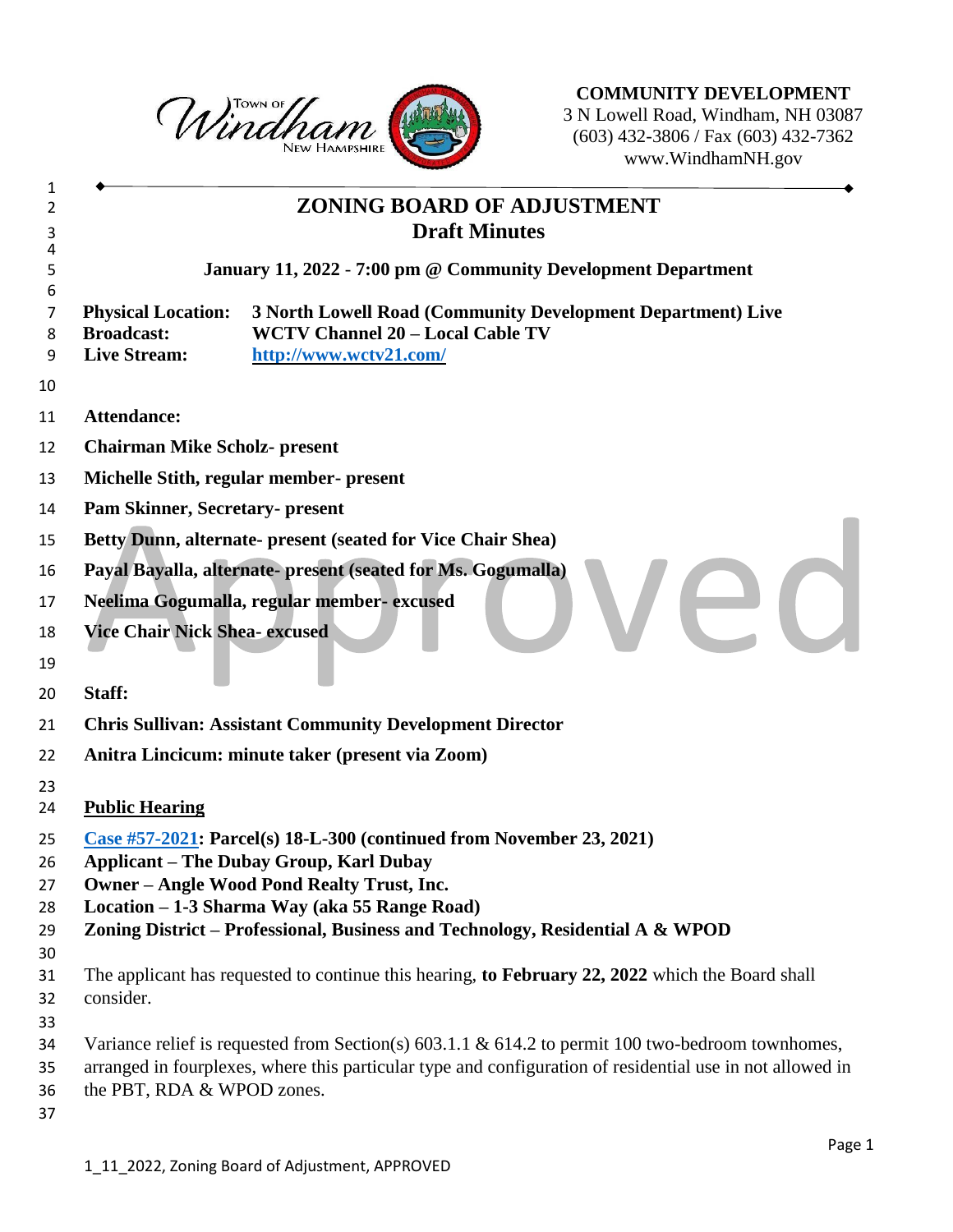| 38 | Ms. Skinner read a letter from the applicant into the record. The applicant has recently met with             |
|----|---------------------------------------------------------------------------------------------------------------|
| 39 | interested parties and is working to make sure all questions are answered regarding traffic in the area. Mr.  |
| 40 | Karl Dubay stated that he is also working hard to be sure the data gathered related to the impact on the      |
| 41 | schools. Ms. Dunn stated that she would like to listen to the case with all the information at one time.      |
| 42 | Chairman Scholz agrees and stated that the applicant is trying to obtain information for the Board.           |
| 43 |                                                                                                               |
| 44 | A motion was made by Ms. Dunn to continue Case #57-2021 to February 22, 2022. Seconded by                     |
| 45 | Ms. Skinner. Vote 5-0. Motion passes.                                                                         |
| 46 |                                                                                                               |
| 47 | Case #59-2021: Parcel 13-A-198 (continued from December 14, 2021)                                             |
| 48 | <b>Applicant – The Dubay Group, Karl Dubay</b>                                                                |
| 49 | <b>Owner - AFS Realty, LLC</b>                                                                                |
| 50 | <b>Location - 1 Industrial Drive</b>                                                                          |
| 51 | Zoning District - Limited Industrial & WPOD                                                                   |
| 52 |                                                                                                               |
| 53 | The applicant has requested to continue this hearing, to February 22, 2022 which the Board shall              |
| 54 | consider.                                                                                                     |
| 55 |                                                                                                               |
| 56 | Variance relief is requested from Section 401 and Section 606.1 to expand the existing school by adding       |
| 57 | an approximately 12,000 SF single story building where such use is not allowed in the Limited Industrial      |
| 58 | District.                                                                                                     |
| 59 |                                                                                                               |
| 60 | Ms. Skinner read a letter from the applicant into the record. In the letter, the applicant explained that the |
| 61 | Windham Academy had recently met and coordinated with local businesses and the Fire Department.               |
| 62 | The applicant would like to continue the case in order to gather the information the Board has asked of       |
| 63 | them.                                                                                                         |
| 64 |                                                                                                               |
| 65 | Ms. Dunn stated that she would rather hear the case with all of the requested information at one time. The    |
| 66 | Board discussed that the applicant is working to gather the necessary information.                            |
| 67 |                                                                                                               |
| 68 | A motion was made by Ms. Dunn to continue Case #59-2021 to February 22, 2022. Seconded by                     |
| 69 | Ms. Skinner. Vote 5-0. Motion passes.                                                                         |
| 70 |                                                                                                               |
| 71 | Case #02-2022: Parcel 18-L-300                                                                                |
| 72 | <b>Applicant – Optima Dermatology</b>                                                                         |
| 73 | <b>Owner - Angel Wood Pond Realty Trust, Inc.</b>                                                             |
| 74 | Location - 1 Sharma Way (aka 55 Range Road)                                                                   |
| 75 | Zoning District - Professional, Business, and Technology District & WPOD                                      |
| 76 | Variance relief is requested from Section(s) 706.4.2.2 and 706.8 to allow four new wall signs to be           |
| 77 | installed on a proposed medical office building, one on each side of the proposed building, totaling          |
| 78 | 497.166 square feet where 50 square feet is the maximum permitted for the PBT district. Also, a               |
| 79 | maximum of two wall signs are allowed for complexes where occupants have more than one façade                 |
| 80 | facing a public or private right-of-way.                                                                      |
| 81 |                                                                                                               |
| 82 | Ms. Skinner read the case into the record. The letter of authorization and the abutters list were in the      |

public packet.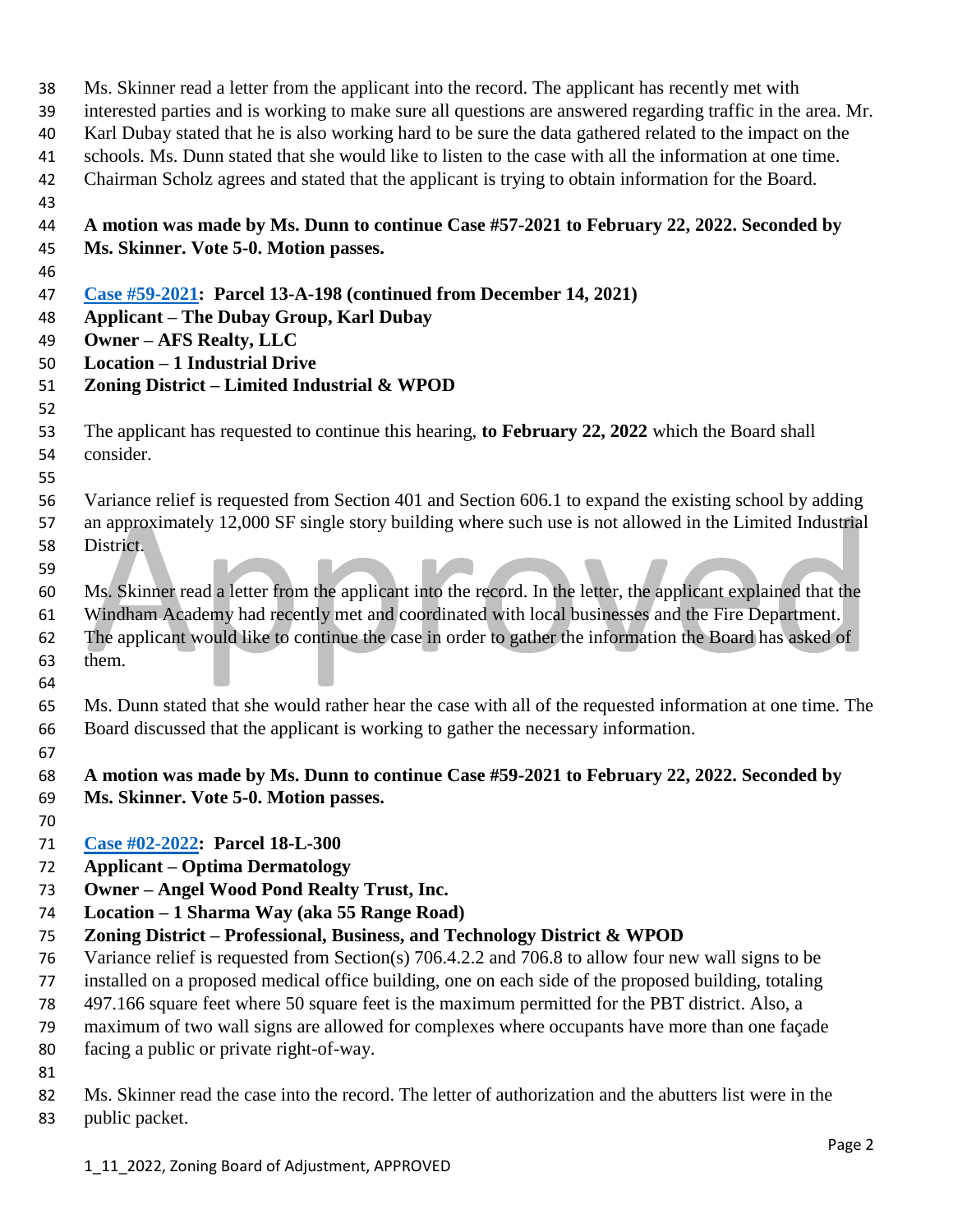- Mr. Max Puyanic addressed the Board and is representing the applicant. Mr. Puyanic stated that the
- facility will be utilizing the building to have client's skin cancer diagnosed and potentially treated. Mr.
- Puyanic stated that the wrong diagnosis is often common with a primary care doctor and much less
- common with a specialist. Mr. Puyanic stated that they wanted Windham to be their first location. Mr.
- Puyanic stated that he is very happy with the look of the building after going before the Design Review
- Board. Mr. Puyanic stated that they have traffic from all directions that need to be considered for
- signage. Mr. Puyanic will go back to the Design Review Board one more time to consider the lighting on
- the building as well. Mr. Puyanic stated that their goal is to be open by December of this year.
- 

 The property will be purchased from Dr. Sharma. Mr. Puyanic discussed the site plan that includes the entrance for patients and the exits. Mr. Puyanic then reviewed the front of the building as well as the landscaping. Mr. Puyanic also showed the view of the building from all directions along with the signage for the building. Mr. Puyanic would like to see directional signage on the property as well. Mr. Peyanic stated that the site is one parcel off from the intersection, not right next to the intersection. The signs should be proportional to the building and these were proportional. The Board reviewed the rather circuitous route an individual would need to take in order to get to the proposed office. DOT indicates that the traffic light may be removed at some point. Mr. Puyanic stated that the plan also shows the entrances to the multi- family units in the area.

 Attorney Morgan Hollis addressed the Board. Attorney Hollis is representing the applicant this evening. Mr. Hollis stated that he often tells the client that he or she needs a good reason for a variance. Attorney Hollis stated that he understands that many people use GPS but GPS does not give great directions to the site. Attorney Hollis understands he is asking for the maximum number of signs but he also understands the site is unique. Attorney Hollis stated that the entrance is convoluted so the 4 signs are necessary including a fairly large sign in the front. Attorney Hollis does not think this will be contrary to the public interest. Attorney Hollis does not believe there is any harm to the public based on design review. Attorney Hollis stated that many of the buildings in the area have fairly large signs so he does not believe they are out of character. These were marked as Exhibit B by the Chair. Attorney Hollis stated that this is a unique property and this is located off a unique intersection. 

 Ms. Dunn asked if all of the signs were the same height. 3 are 115 square feet and one is 150 square feet. Mr. Puyanic stated that the sign facing Route 111 was the largest sign. The other signs are facing the other directions. Ms. Dunn asked why there was a need for a sign on the back. Mr. Puyanic stated that the sign on the back can be smaller but design review felt as if these should be proportional so they were kept all the same size. Mr. Puyanic stated that they, as the tenant, do not feel strongly about the sign on the back but the other 3 are important for directionality. Ms. Dunn asked if they had anything is writing 120 from Design Review. Mr. Puyanic stated that there would be the minutes from that meeting.

 Chairman Scholz asked if there were any free-standing signs planned. Mr. Puyanic stated that they will be purchasing the property and they do not have any other plans for free standing signs for the property.

Chairman Scholz invited public comment at this time.

- Mr. Bob Coole addressed the Board. Mr. Coole stated that when you take a left hand turn eastbound,
- there is nothing that says you cannot make a U turn. Mr. Puyanic stated that this is a tough intersection
- and DOT would like to remove the intersection completely. Chairman Scholz stated that he understands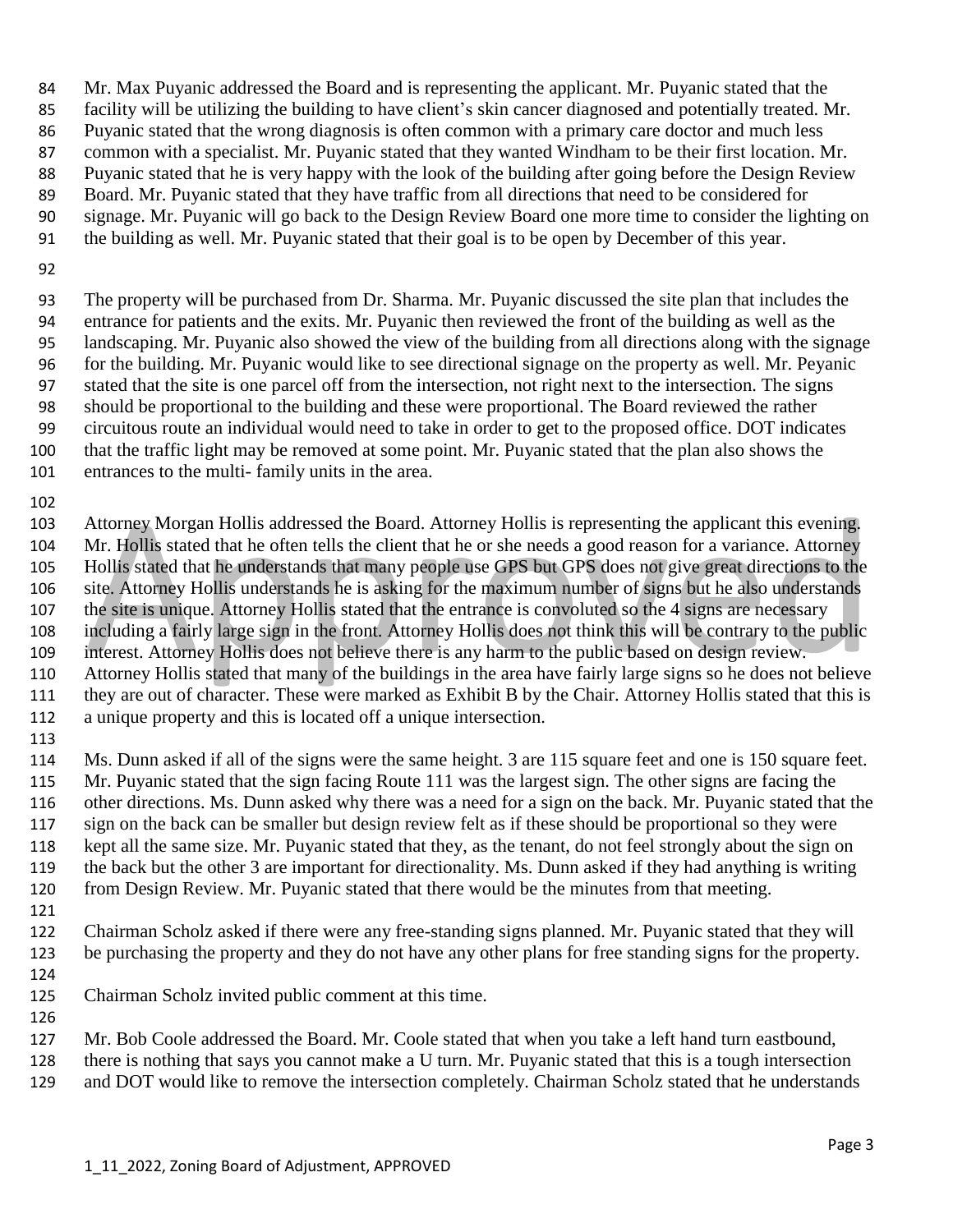that the intersection is very busy. Mr. Peyanic stated that they were planning a restaurant in this spot prior to this office going onto the site.

## **A motion was made by Ms. Dunn to go into deliberative session. Seconded by Ms. Stith. Vote 5-0. Motion passes.**

 Chairman Scholz stated that before he was not really sure about the hardship criteria based on the packet but he sees the hardship now based on the testimony from the applicant. In looking at the plan that is presented. Chairman Scholz does think it makes sense to have all 4 signs on the site. The application is for a single tenant on the structure. Ms. Bayalla does see the signage as appropriate for the building and to indicate that this is the use for the building. Ms. Bayalla asked if this might be a precedent for other businesses in the area as they may have some limited exposure on this site. This is an undeveloped lot as they are unsure of what is to come regarding the site.

- Ms. Dunn stated that they do not have to worry about precedent because each plan is treated separately as it comes before this Board.
- 

 **A motion was made by Ms. Stith to grant variance relief as requested from Section(s) 706.4.2.2 and 706.8 to allow four new wall signs to be installed on a proposed medical office building, one on each side of the proposed building, totaling 497.166 square feet where 50 square feet is the maximum** 

 **permitted for the PBT district. Also, a maximum of two wall signs are allowed for complexes where occupants have more than one façade facing a public or private right-of-way per plan submitted** 

**and signed and dated by the Chair. Seconded by Ms. Bayalla.**

- **Vote 5-0.**
- **Motion passes.**
- **The Chair advised of the 30-day appeal period.**
- 
- **Meeting Minutes-Review and Approve: [11/9/21, 11/23/21,](https://nh-windham.civicplus.com/DocumentCenter/Index/831) 12/14/21 & 12/28/21**
- 

**A motion was made by Ms. Stith to approve the November 9th , 2021 draft minutes as amended. Seconded by Ms. Bayalla. Vote 5-0. Motion passes.**

- 
- 163 A motion was made by Ms. Stith to approve the November 23<sup>rd</sup>, 2021 draft minutes as amended. **Seconded by Ms. Bayalla. Vote 5-0. Motion passes.**
- 
- **A motion was made by Ms. Bayalla to approve the December 14th, 2021 draft minutes as amended. Seconded by Ms. Stith. Vote 4-0-1. Chairman Scholz abstained. Motion passes.**
- 
- **A motion was made by Ms. Stith to approve the December 28th , 2021 draft minutes as amended.**
- **Seconded by Ms. Dunn. Vote 5-0. Motion passes.**
-